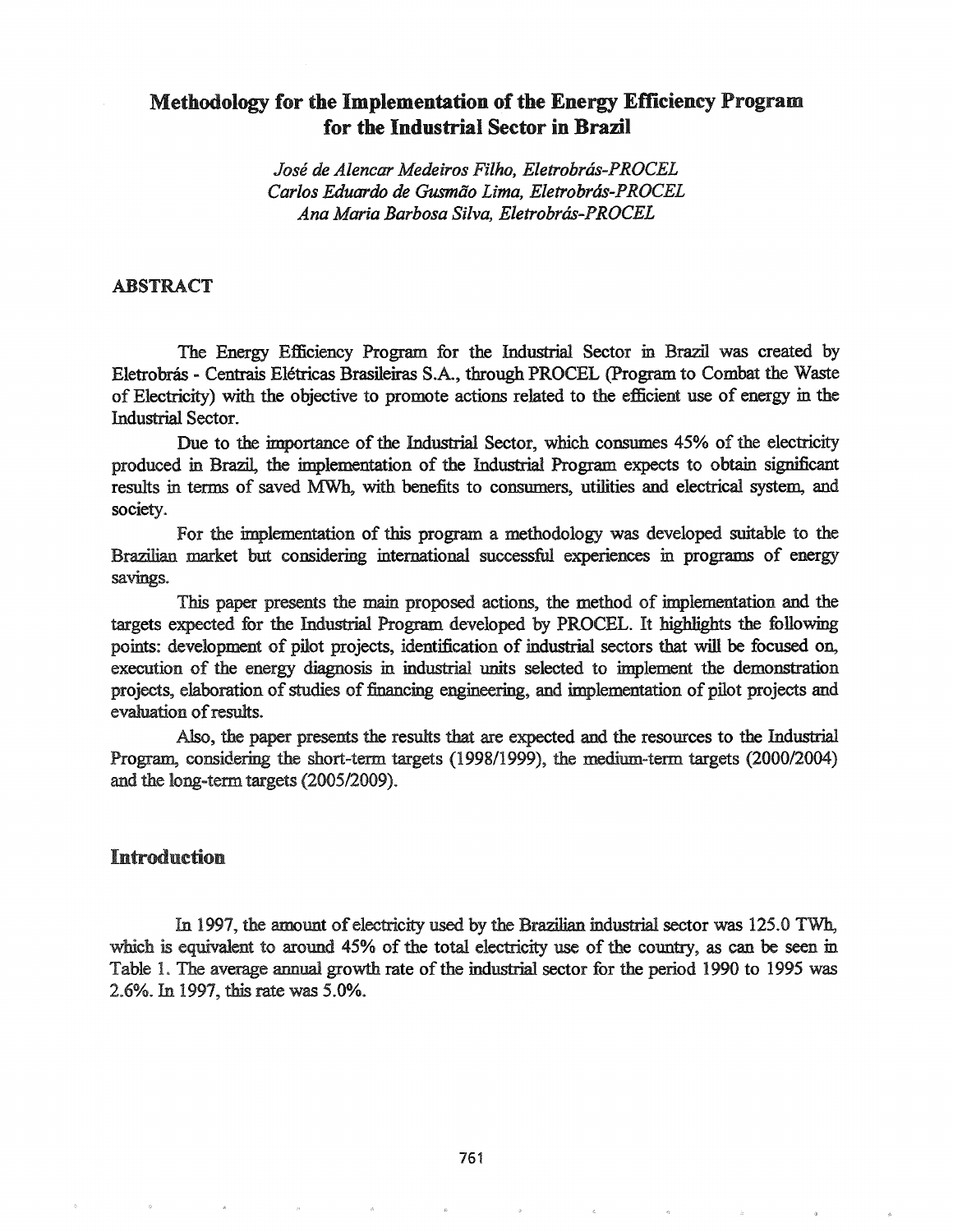#### Table 1. Consumption of Electricity by Sector - 1997

| <b>SECTOR</b>      | <b>ELECTRICITY USE (TWh)</b> | <b>SECTOR AS % of TOTAL</b> |
|--------------------|------------------------------|-----------------------------|
| Industrial         | 125.0                        | 45.4                        |
| <b>Residential</b> | 74.1                         | 26.8                        |
| Commercial         | 38.2                         | 13.9                        |
| Rural              | 9.3                          | 3.4                         |
| Government         | 28.8                         | 10.5                        |
| <b>TOTAL</b>       | 275.4                        | 100.0                       |

Source: ELETROBRÁS - Ten years of expansion - 1997 -

Self producers and consumption of interruptible energy not included.

The electricity used by the industrial sector is concentrated in the aluminum, steel, iron alloy, cement, soda-chlorine, paper, cellulose and petrochemical segments, which correspond to approximately 50% of the total consumption of the industrial sector.

The level of growth from 1990 to 1997 was substantially smaller than that of commercial and residential sectors, which can be attributed to the reduction of economic activity in this period. While consumption in the commercial and residential sectors grew by about 32%, growth in the industrial sector for the same period was only 13%.

The participation profile of the diverse end uses of electricity consumption in the industrial sector makes it evident that prioritized action in this sector is needed, taking into account the current operating conditions of the equipment, and the applicability of techniques and technologies that promote the increase of global efficiency of the systems.

The waste of electricity in Brazil in 1997 stood in order of 36 TWh, 16 TWh of which was in the end use of energy. The waste in end use counts for 8% of the total consumption in the country, which represents an annual cost to society of approximately US\$2.4 billion. The industrial sector was responsible for 60% of end use waste, as can be seen below in Table 2.

| <b>END USE</b>            | VALUES (TWh) |  |
|---------------------------|--------------|--|
| Industrial Sector         |              |  |
| l Commercial Sector       |              |  |
| <b>Residential Sector</b> |              |  |
| <b>Public Sector</b>      |              |  |

#### Table 2. Energy Waste in 1995 - End Use

Source: ELETROBRÁS - Ten years of expansion - 1997 -

Without the implementation of an energy conservation program, forecast consumption in the industrial sector in 2010 is 260 TWh. Because of the industrial sector's potencial for energy efficiency, the energy efficiency program for the industrial sector in Brazil was created by Eletrobrás - Centrais Elétricas Brasileiras S.A., through PROCEL - Program to Combat the Waste of Electricity.

Due to the importance of the Industrial Sector, the implementation of the Industrial Program expects to obtain significant results in terms of saved energy, with benefits to consumers, utilities and electrical system, and society.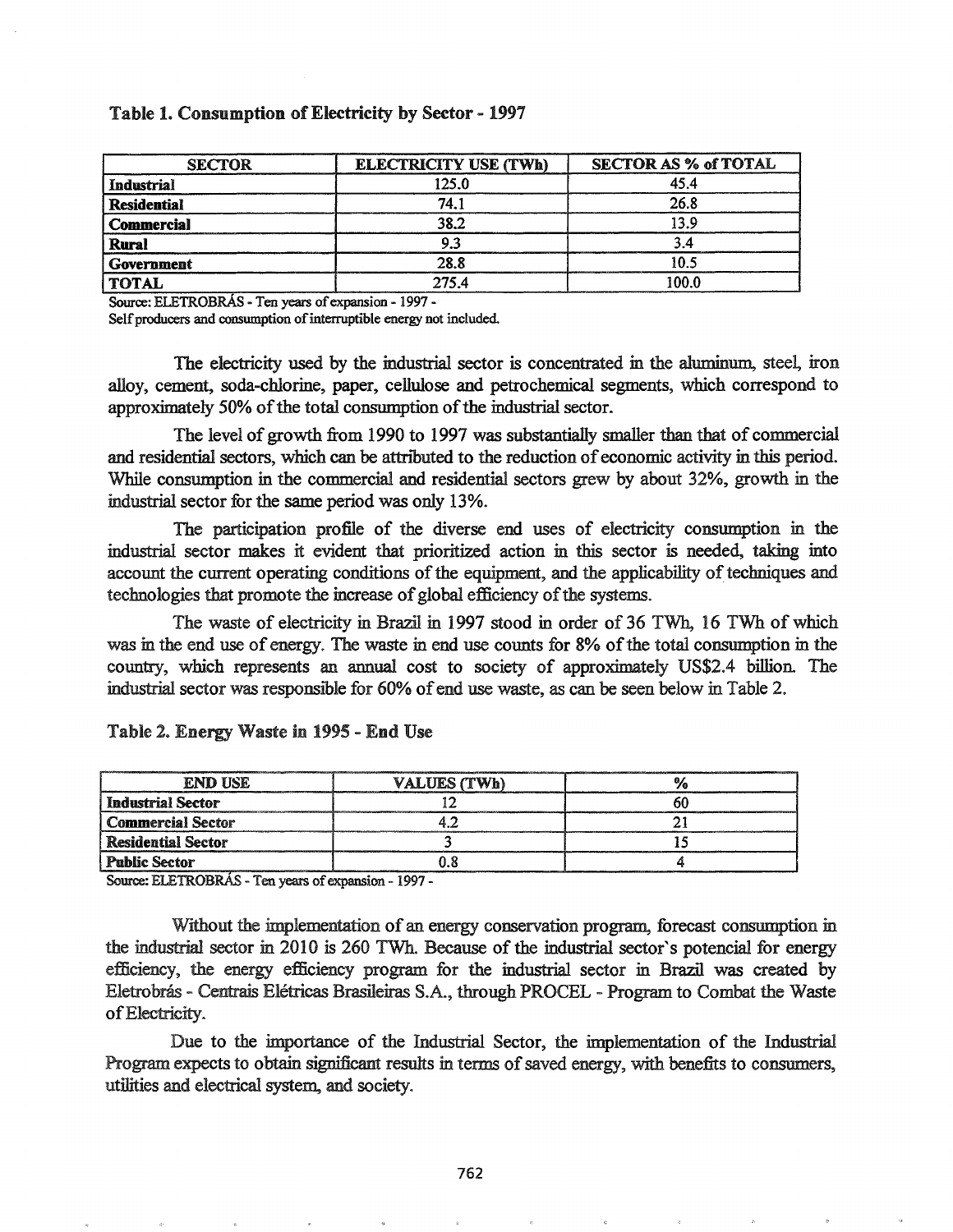For the implementation of this program a methodology was developed, suitable to the Brazilian market, considering international successful experiences in programs of energy savings, and based principally on the Best Practice program from the United Kingdom.

This paper presents the main proposed actions, the methodology of implementation and the targets expected for the Industrial Program. It also describes aspects of the following issues: development of pilot projects, identification of industrial sectors that will be focused on, execution ofthe energy diagnosis in the industrial units selected to implement the demonstration projects, studies of financing engineering, and implementation of pilot projects and evaluation of results.

The main objectives of the pilot projects will be to identify the best opportunities to apply different technologies in each industrial sector, allowing further dissemination of the results.

The identification of the industrial sectors that will be focused on will be done in each selected state (at the first stage the selected states are: Sao Paulo, Rio de Janeiro, Minas Gerais, Rio Grande do Sui, Santa Catarina, parana and Bahia), with the participation of the Industrial Federation of each state.

The strategies to reach the multiplication of the obtained results with demonstration projects include: try to find ways to obtain financing to implement the projects; implement the Monitoring & Targeting Program; train the agents involved with implementation of the Industrial Program to use the techniques and methods related to the energy efficiency projects; disseminate the successful projects through workshops and seminars, based on the Best Practice method..

### Methodology

The methodology established to implement the Brazilian industrial program concerns three stages: short-term targets, medium-term targets and long-term targets.

The short-term targets for the projects in the industrial sector, from 1998 to 1999, include the implementation of energy efficiency projects.. These projects will serve as a demonstration of the succesful use of efficient technology in industry, the results will be disseminated, and PROCEL will take on the key role of coordinating the actions necessary to guarantee the success of the projects. This phase is considered the pilot program.

The medium-term targets, after the results of the demonstration projects of energy efficiency are disseminated, are that the market, supported by PROCEL, will create the necessary conditions for the self-sufficiency of the program. The market will be a key player in overcoming the main barriers, principally when it comes to identify projects with a cost-effective energy efficiency potential, and also when dealing with financial support mechanisms.

The long-term targets consider the same strategies as the medium-term targets, but expand the actions to the national level

The overall purpose of the first phase of the program, the pilot program, is:

- To test different approaches that could be applied in a long-term program;
- To identify priority sectors and techniques where energy savings may be achieved quickly and cost effectively;
- e To design a long term strategy for energy efficiency in Brazilian industry;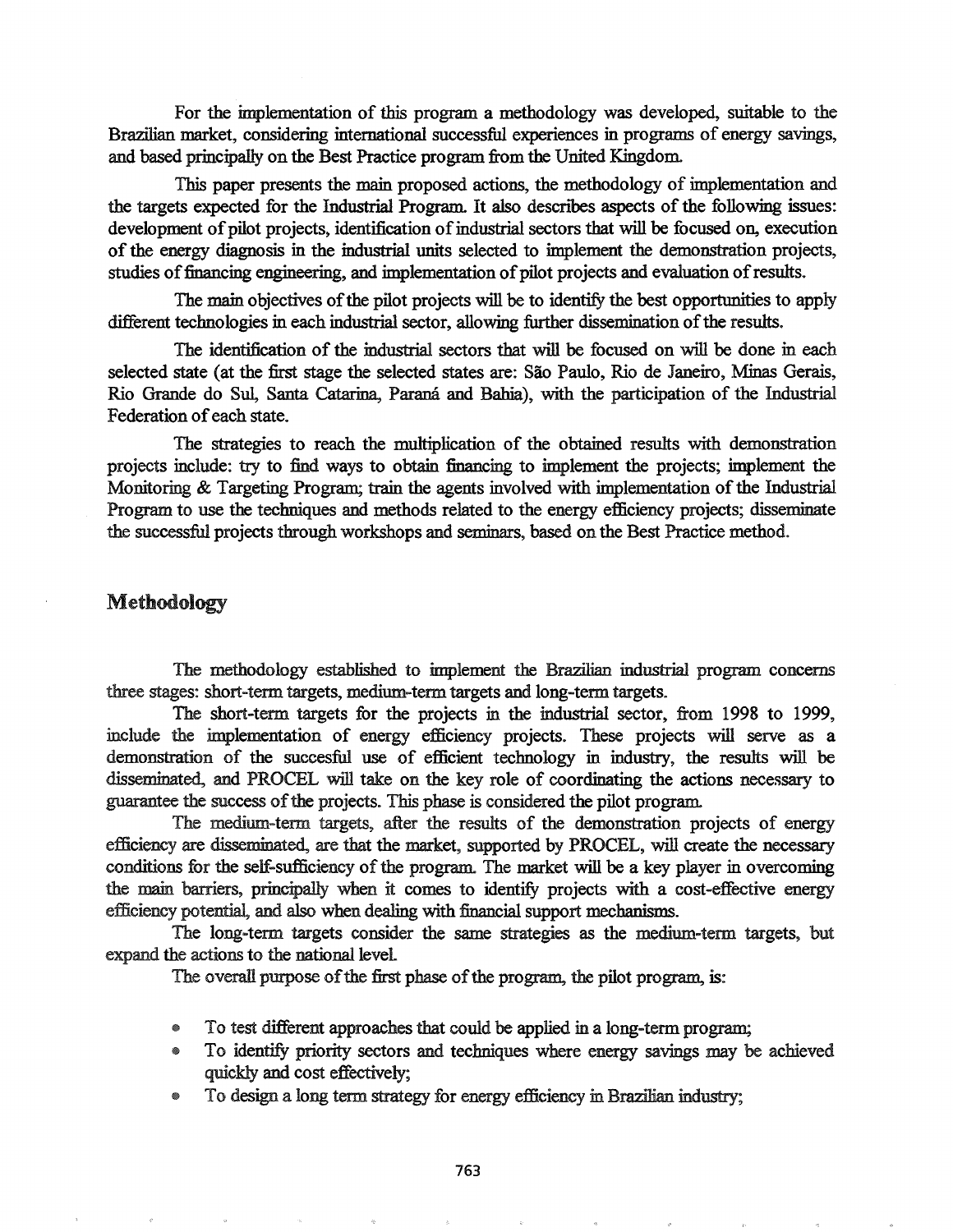• To secure funding for a full-term program through successful performance to targets..

This first phase will involve the states: Rio de Janeiro, Sao Paulo, Rio Grande do SuI, Paraná, Santa Catarina, Minas Gerais and Bahia, where there are the principal concentration of the industrial production in Brazil.

The multiplicity of projects to be implemented and the diversity of states involved makes the strengthening of existing state partnerships (utility companies, energy secretary, energy agencies, universities, etc.) highly recommended, with a view to their taking on responsibility for the respective regional coordination, thus maximizing the efforts of the general management of PROCEL.

The implementation of the projects should include:

- The identification of the industrial sectors to be prioritized in each of the selected states;
- The carrying out of energy diagnoses in the industrial units selected for the demonstration projects;
- Financial engineering studies, to be prepared for the projects with real opportunities for implementation, identified together with the top management in the industries;
- Monitoring the obtaining of resources from financing bodies;
- Monitoring the implementation of projects and evaluation of results;
- Implementation of Monitoring and Targeting program;
- Dissemination of successful cases, utilizing the Best Practice methodology.

Figure 1 shows the main stages of the methodology established for implementation of the energy efficiency program for the industrial sector in Brazil

Pilot Projects that now are underway include car industries in São Paulo (General Motors, Volkswagen, Mercedes Benz, Ford Motors and Scania) and Companhia Vale do Rio Doce (mining facilities and pelletizing plant), both in the diagnosis phase.

The diagnosis of Coca-Cola Company is completed and the implementation of the recommended actions is underway..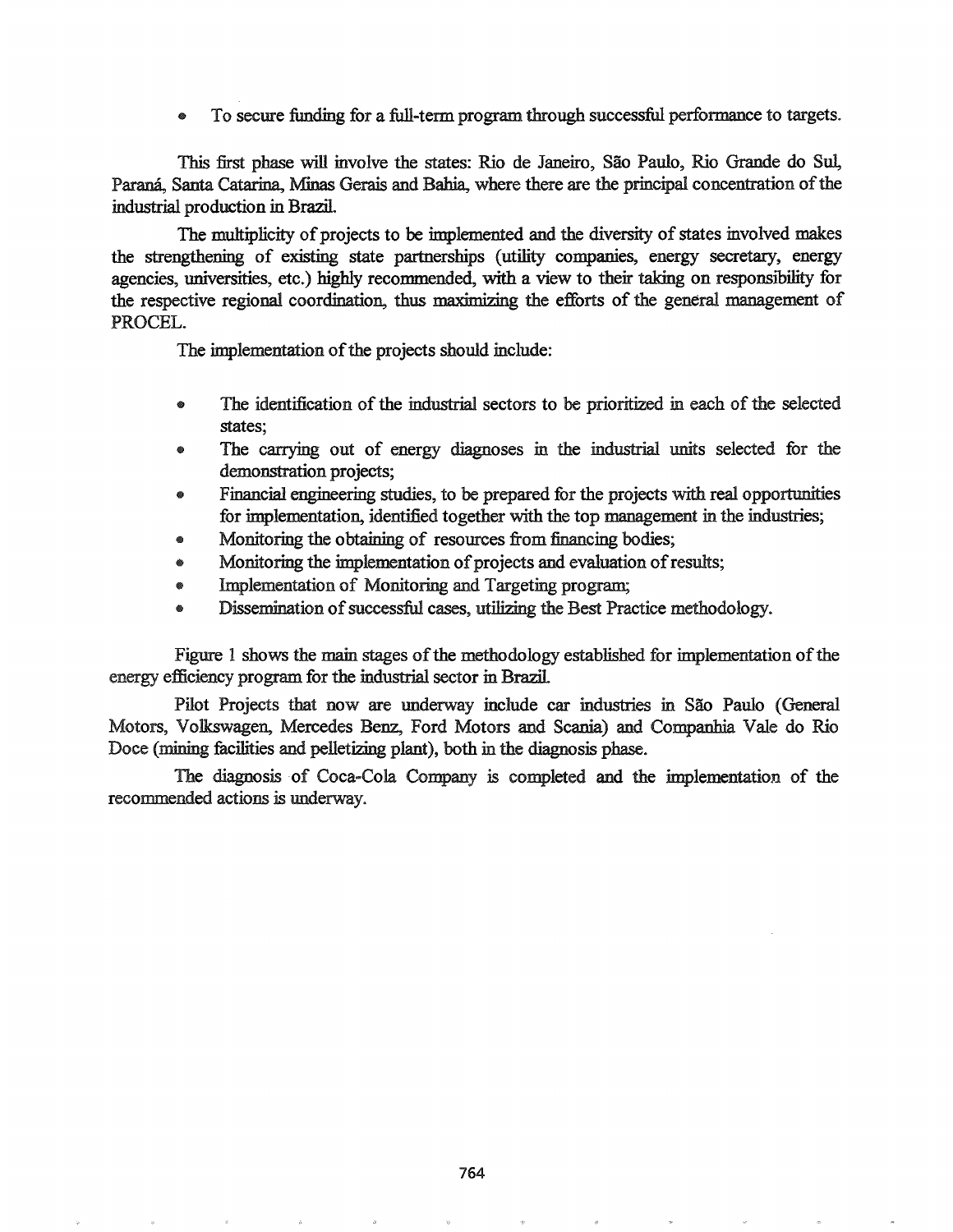



k.

 $\bar{u}$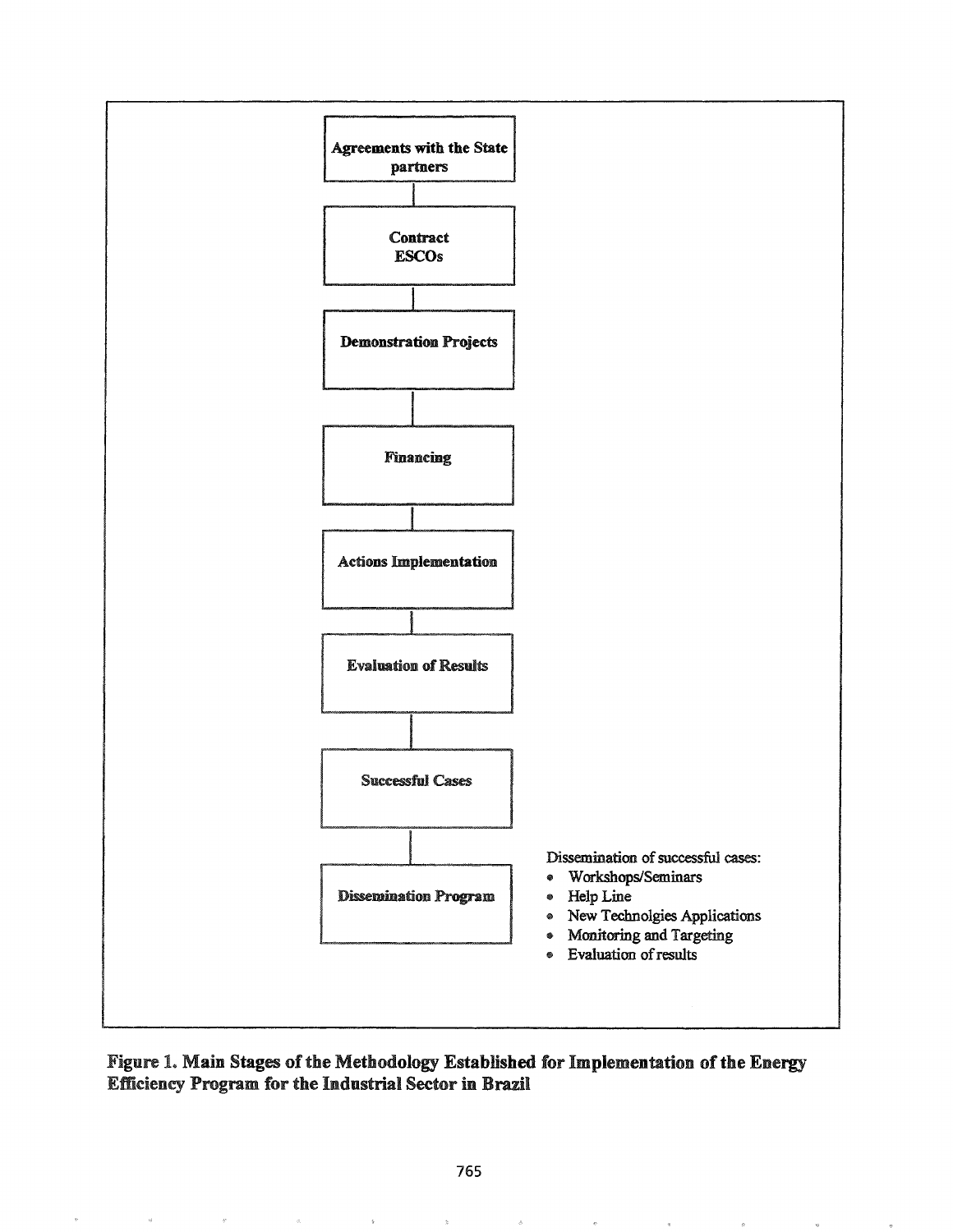#### Identification of the Industrial Sectors to be Prioritized

The selection of the industrial sectors to be prioritized for the demonstration projects should consider the industrial production profile in each of the states being considered, as well as the factor of dissemination of the projects to be carried out.

The agreements made by PROCEL/State Partners might consider the main industrial sectors and implement pilot projects in 15 industries from 5 different industrial segments in each state.

The selection of the industries that will participate in the program will be done by the bodies that represent these industries (federations, associations, etc.).

The bodies representing the industries participating in the project are involved mainly in order to validate the selection of the companies in each segment, while also facilitating the access to their management..

#### The Execution of the Energy Diagnosis

In Brazil, the main barriers to execute energy diagnoses with the required quality levels are: the small number of professionals with the technical skills necessary to develop the projects; and the financial inability of these companies to participate in performance contracts involving risks.

In most cases, the current diagnosis reports have consisted of excessively technical documents, without indicating clearly the costs and benefits (direct and indirect) of the projects. The reports also limit themselves to identifying possible ways to reduce electricity bills (alteration of electricity rates and correction of power factor), and to changing electric circuits, with limited results in terms of saved energy.

Practically no attention has been paid to: losses in the utilities systems (raw water, compressed air, steam., heating and refrigeration); analysis of process flowcharts (with evaluation of handling and transport systems); mass balance; energy management of buildings; or possibilities for modernization of production processes, where it is possible to identify important energy conservation potential, frequently with low or medium implementation costs. It is worth pointing out that these procedures make up the basis of the Monitoring and Targeting program.

The energy diagnosis reports to be developed for demonstration projects should consist of decision-making instruments for top management of the industries.

For this to occur, they should contain an executive summary, with clear identification of quantifiable costs and benefits associated with the project, the pay-back period, and respective gains in MWh, as well as the identification of unquantifiable benefits and clear recommendations about the measures to be implemented.

Also, the potential for co-generation should be duly evaluated where the energy diagnoses are carried out.

In the phase of the demonstration projects it will be the responsibility of PROCEL to cover the costs incurred in carrying out the diagnoses, through agreements with state partners and industries.. '

The scope ofthe ESCO (energy service company) that will execute the energy diagnosis will consider the following activities:

• Energy diagnosis report;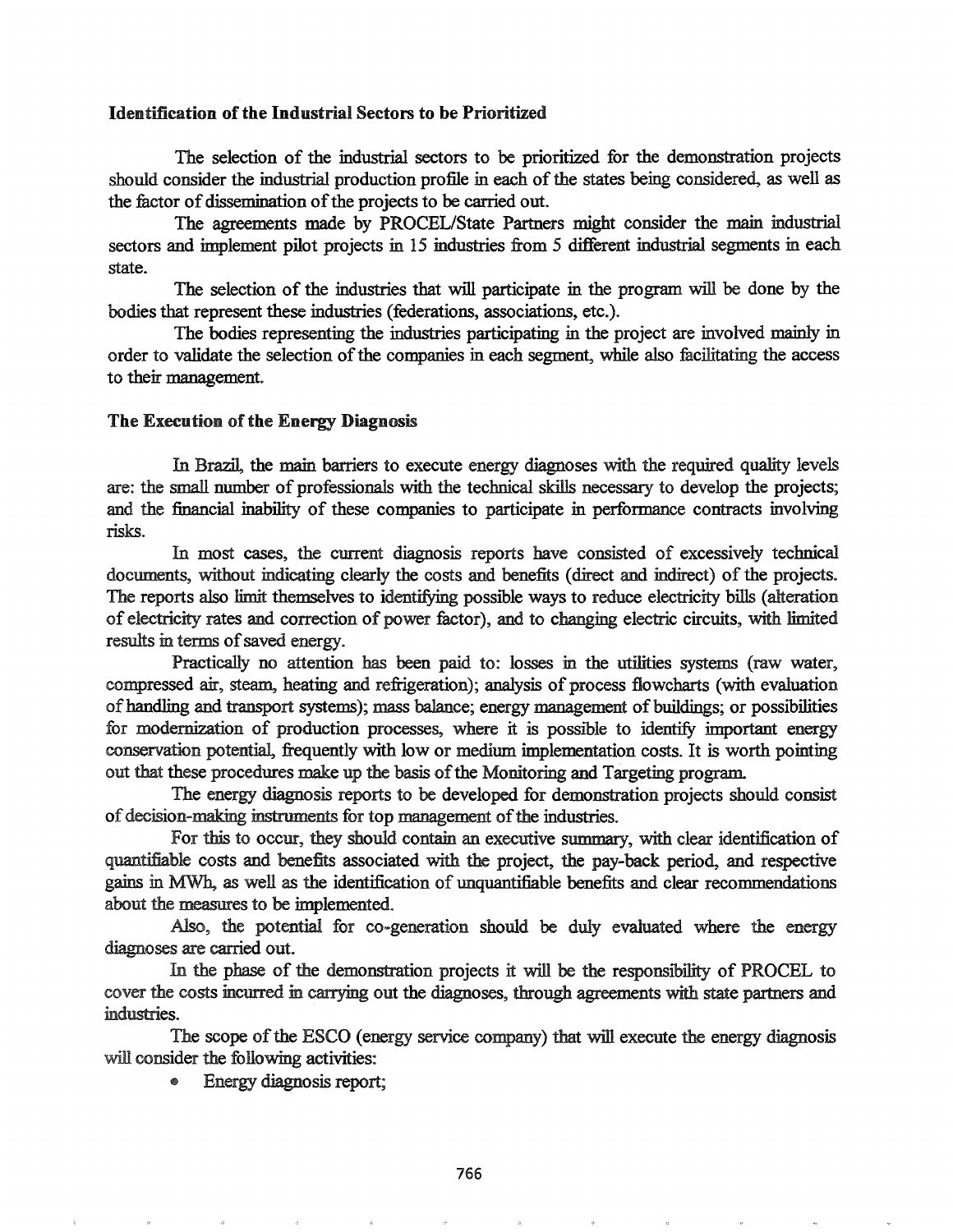- Financing engineering studies;
- Accompany the implementation of the projects;
- Evaluation of the results.

### Financing Engineering Studies

The lack of financial specialists with experience in setting up project financing for energy efficiency projects has caused a barrier between the potential enterprises and the sources of funding available on the market. This is a field where PROCEL will be able to make an important contribution to a greater understanding of the economic and financial benefits of projects associated with energy efficiency.

The financial engineering studies of the demonstration projects will be done to measures that had been selected to be implemented, with the agreement of the top management of industries.

The report resulting from these financial studies should contain:

- The economic-financial evaluation of the approved measures;
- Internal rate of return, pay back time;
- $\bullet$  Identification of the loan funds and resources.

The financial engineering studies will be developed according to the existing rules from BNDES (Banco Nacional de Desenvolvimento Economico e Social), local agents and other funds that may be identified.

# Implementation of the Projects, Evaluation of the Results, and Monitoring and Targeting Program

The implementation phase includes the supervising of ESCOs and evaluation of the results obtained in the execution of each project.

In this opportunity, PROCEL, with the participation of the state bodies, will implement an energy management program based on the Monitoring and Targeting program from ETSU (Energy Technical Support Unit - UK) in the selected industries, including the actions as follows:

- ® Define the energy consumers;
- @ Establish the standards to the energy consumers;
- **Establish the targets of energy conservation and the plan to implement them;**
- Integrate this plan with the other management systems at the industry, as well as the quality program;
- Disseminate the program to all of the levels of the industry, including specific training to the energy manager and technical people;
- Implement the methods of monitoring the program.

The Monitoring and Targeting program consists of: data acquisition, information analysis, reports about the possibilities to save energy and practical actions.

### Dissemination of the Successful Cases - Best Practice Program

The methodology, in the stage of disseminating the successful cases, considers that PROCEL develops a program based on the Best Practice Program from ETSU (Energy Technical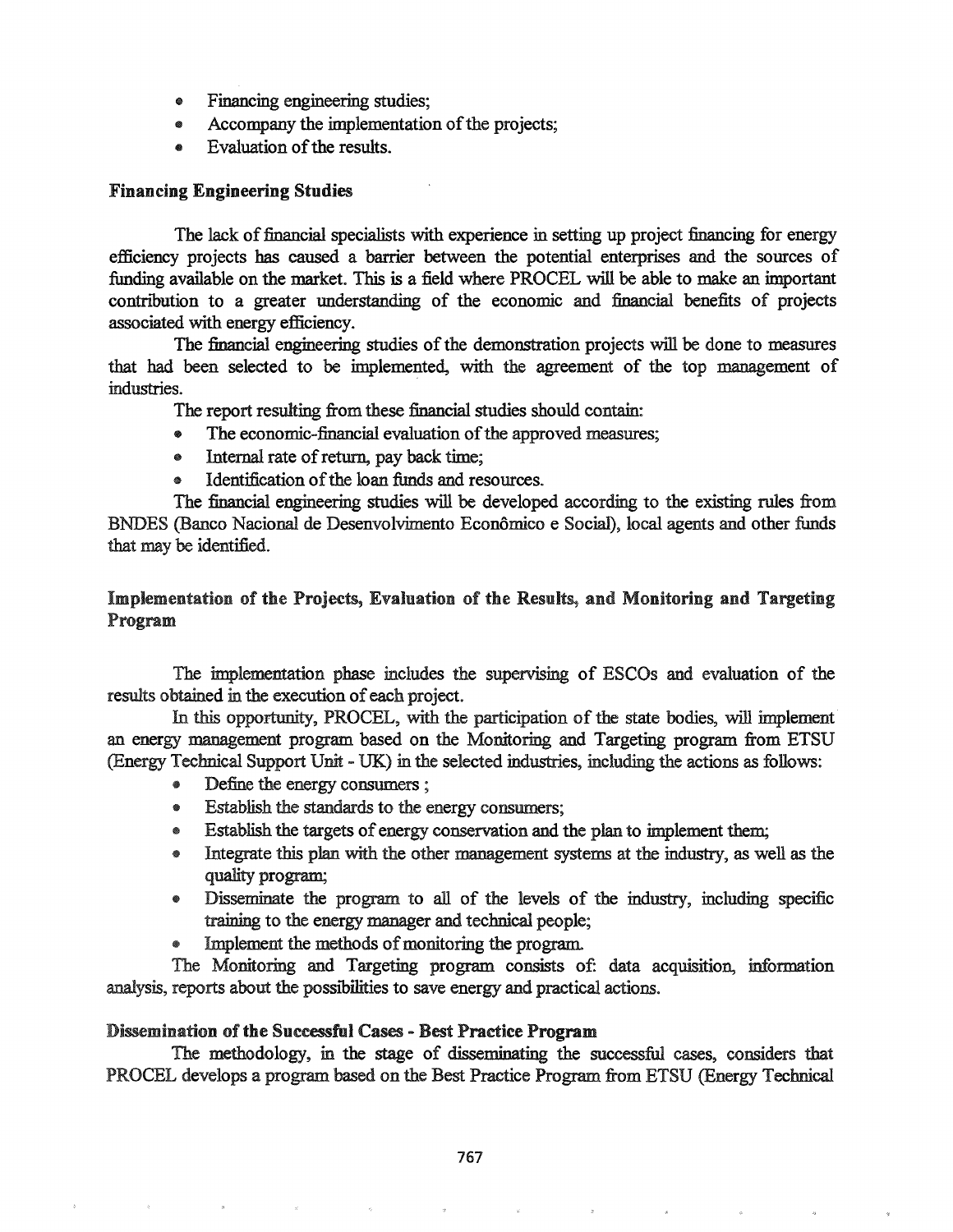Support Unit - UK), that guarantee the dissemination of the results obtained with the demonstration projects.

The main objectivities of this program are:

- @ Identification of opportunities to save energy in the industries, considering the comparison with the existing potentials of energy conservation;
- Dissemination of the implemented successful cases.

The Best Practice program is based on four principal elements:

- Energy consumer guide;
- Successful cases;
- New technologies projects;
- Research and Development projects.

Figure 2 shows the main elements of the dissemination of the successful cases - Best Practice program.



Figure 2. Main Elements of the Dissemination of the Successful Cases - Best Practice Program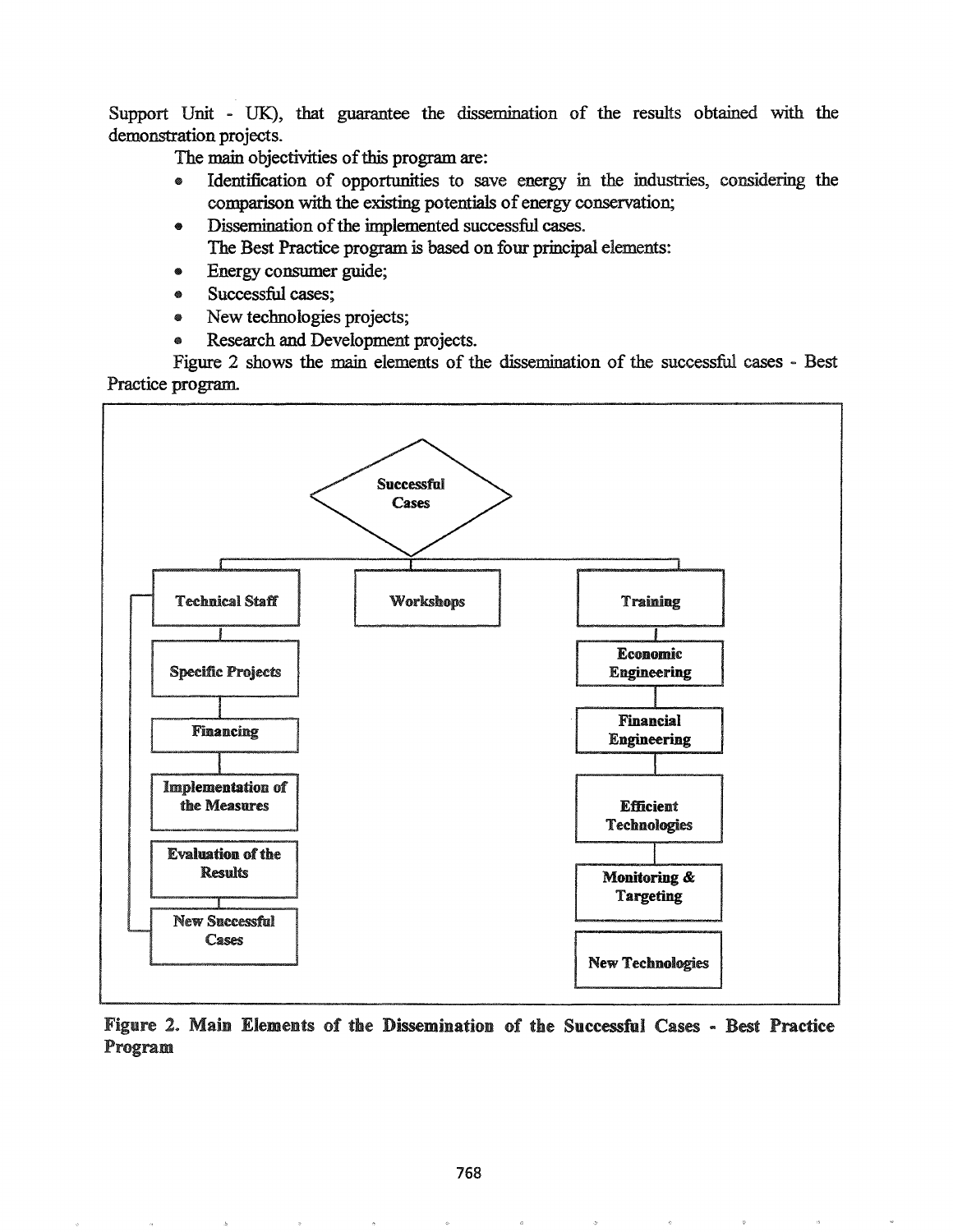# Results

Regarding the expected results to be obtained by the implementation of the energy efficiency program for the industrial sector in Brazil, the main objective is to reach the effective reduction in the energy consumption, in terms of MWh/year. The results expected and the respective resources are presented in Table 3 below.

| <b>TARGETS</b> | <b>ENERGY SAVED</b><br><b>TWh/vear</b> | <b>RESSOURCES</b><br><b>USS million</b> |
|----------------|----------------------------------------|-----------------------------------------|
| short-term     | 0.3                                    | $6.5$ (staff + consultants)             |
| (1998/1999)    |                                        | 35(implementation)                      |
| Medium-Term    | 3.0                                    | $14$ (staff + consultants)              |
| (2000/2004)    |                                        | 350(implementation)                     |
| Long-term      |                                        | $26$ (staff + consultants)              |
| (2005/2009)    |                                        | 1400(implementation)                    |

#### Table 3. Targets, Energy Savings and Resources

### Conclusions

The methodology developed to implement the industrial program in Brazil, although it is based on international methods, is fully adapted to the technical and economic Brazilian context.

This methodology was created because of the importance of the industrial sector in the Brazilian economy and the need to implement most efficient methods ofenergy use.

The main purpose of this methodology is to raise the efficiency of Brazilian industry to the world's best standard, by stimulating a culture of good energy management supported by a thriving national market of efficiency products and services.

Some relevant aspects of the methodology are:

• The pilot program, considering the short-term targets, is a prototype for a national program, and ideally with a smooth transition into the follow-on program.;

4& Proce!'s role should be to provide central policy, planning a coordination in support of implementation of the program and also to seek the complementary fimding (national and international) for the program and provide a national focus for external donors (e.g. World Bank, European commission, etc.).

• Procel should develop state level performance agreements, ultimately linked to energy saving targets which aggregate towards a national target.

## References

ELETROBRÁS, Centrais Elétricas Brasileiras S.A. 1997. *Ten years of Expansion*. Rio de Janeiro, RJ. Brazil.

ELETROBRAs, Centrais Eletricas Brasileiras S.A~ 1998. *Texto Provocativo* - *Setor IndustriaL* Seminário Internacional EFFICIENTIA 98. Rio de Janeiro, RJ. Brazil.